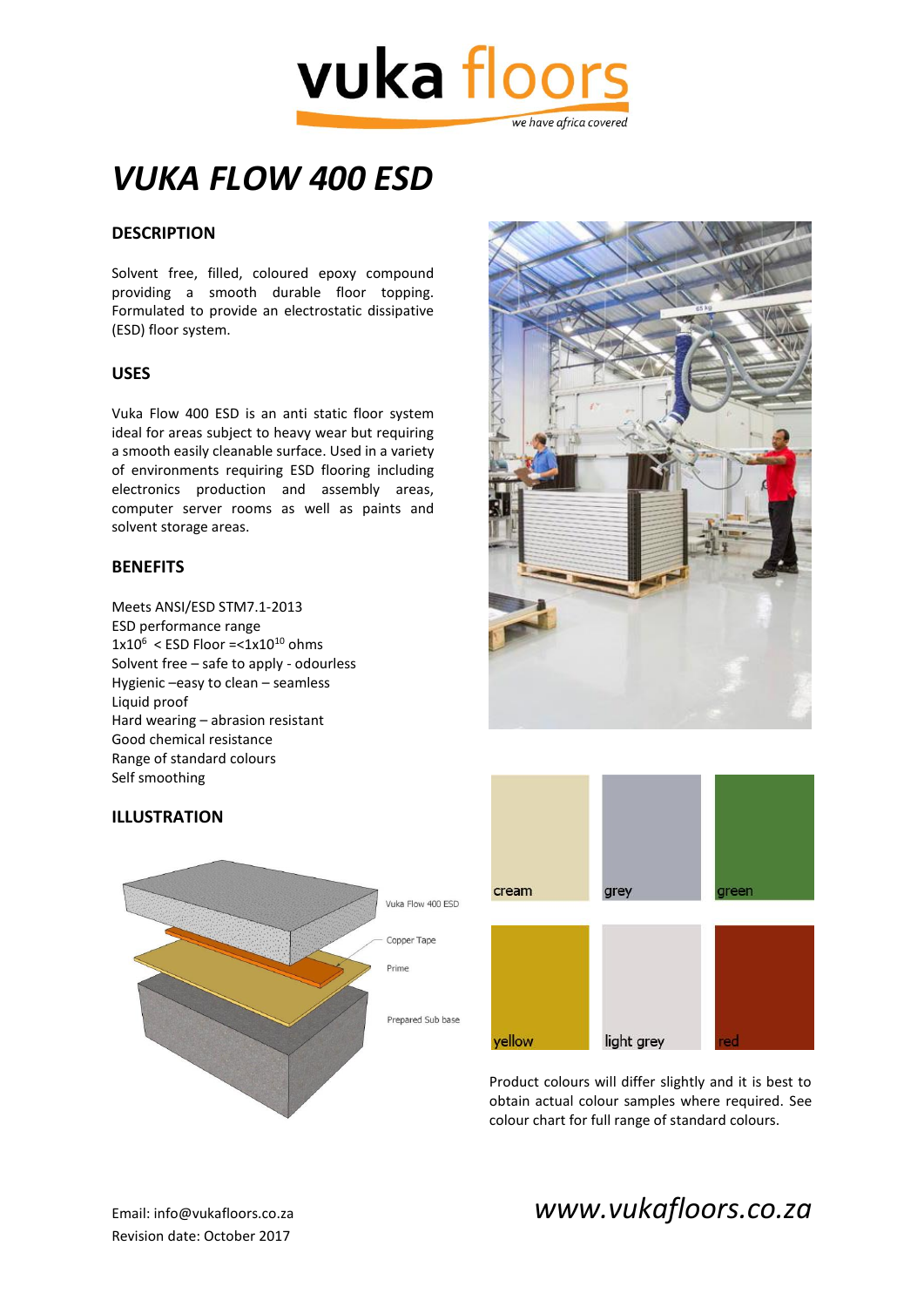

# *VUKA FLOW 400 ESD*

### **PROPERTIES**

The following are typical properties achieved at 20C and 50% relative humidity.

| Light traffic $@$ 20C      | 24hrs                              |
|----------------------------|------------------------------------|
| Heavy traffic @ 20C        | 2 Days                             |
| Full cure @ 20C            | 7 Days                             |
| Fire Resistance            | Class 4 - SANS 10177 :             |
|                            | Part 4:2005                        |
| Slip Resistance            | BS EN 13036-4:2011.                |
|                            | Typical values for Four-S          |
|                            | Rubber. Dry 81 Wet 36              |
| <b>Impact Resistance</b>   | ISO6272-1:2011                     |
|                            | 1kg weight >1.8m                   |
|                            | 2kg weight >1.5m                   |
| <b>Abrasion Resistance</b> | SANS 1149:2012                     |
| <b>Thermal Resistance</b>  | Tolerant of sustained              |
|                            | temperatures of 65 C               |
| <b>Water Permeability</b>  | Nil - Contest test.                |
|                            | (Impermeable)                      |
| Compressive Strength:      | >70 N/mm <sup>2</sup> SM SABS      |
|                            | 863:1994                           |
| Flexural Strength:         | >25 N/mm <sup>2</sup> SM SABS      |
|                            | 864:1994                           |
| Bond Strength:             | Greater than cohesive              |
|                            | strength of 25N/mm <sup>2</sup>    |
|                            | concrete $> 1.5$ N/mm <sup>2</sup> |
|                            | Proceg Dyna                        |
| Tensile Strength:          | >15 N/mm <sup>2</sup> SM SABS      |
|                            | 1253:1994                          |

#### **SURFACE REQUIREMENTS**

Concrete / Grano surfaces must have a minimum compressive strength of  $25N/mm^2$ , a minimum tensile strength of 1.5N/mm<sup>2</sup>, be at least 40mm thick. The substrate must be dry, free of oils waxes fats and other contaminants. Vacu-blasting, scarification, abrasive grinding followed by vacuum cleaning is preferred. The surface must show open pores throughout with exposed aggregate. **Acid etching is not acceptable.**

#### **MIXING**

Do not split kits. Vuka Prime 102 to be mixed and installed at 4m<sup>2</sup>/Litre as per technical datasheet. Vuka Flow 400 ESD – pre stir base and activator.

Revision date: October 2017

Add the entire activator, ESD additive, ESD fibres and base together then using a slow speed paddle fitted to a vari speed drill at mix 300rpm for 1 minute until even coloured. Then add the aggregate slowly whilst mixing for a further 3 minutes. Be sure to run the paddle along the container sides and bottom to blend in unmixed components which might cling to walls.

#### **PRODUCTS REQUIRED**

This system is built up as follows Vuka Prime 102 Copper Tape Vuka Flow 400 ESD

#### **CHEMICAL RESISTANCE**

For chemical resistance information please contact our Technical Department

#### **CURING**

At 25C constant, excessive traffic, aqueous contact and exposure to aggressive chemicals should only take place after 7 days when full cure has been achieved. At 10C constant, full cure would take a minimum of 12 days.

### **STORAGE**

12 Months from date of production if stored in original sealed containers in dry conditions at temperatures between +5 C and +30 C.

#### **HEALTH AND SAFETY**

Use of basic principles of industrial hygiene and protective clothing such as gloves, goggles, masks will enable the product to be used safely. Splashes into eyes should be washed immediately with clear water and medical advice sought.

### **BILL OF QUANTITY DESCRIPTIONS**

Contact Vuka Floors for a detailed bill description to suit your specific requirements.

# Email: info@vukafloors.co.za *www.vukafloors.co.za*